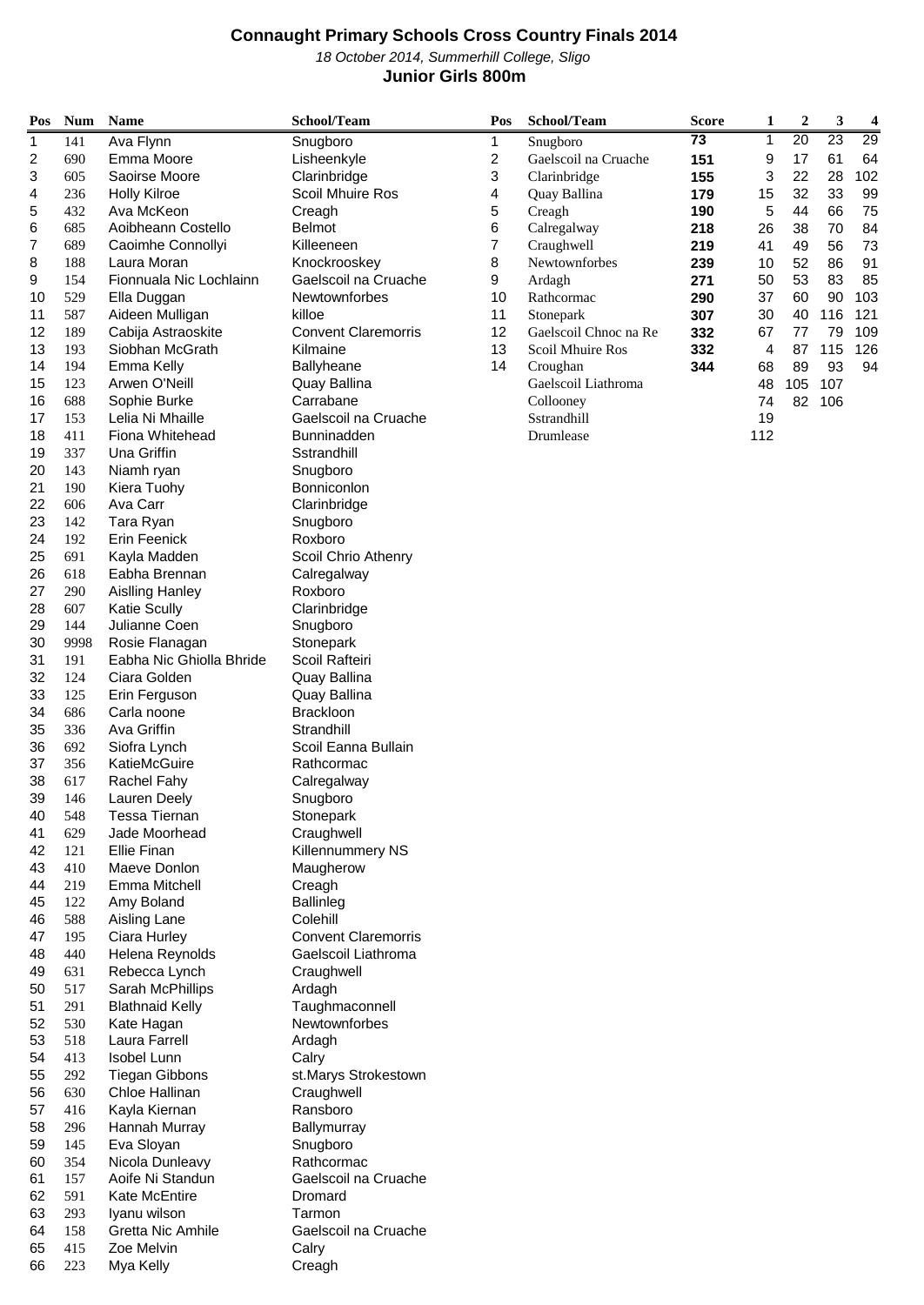| 67      | 359  | Alannah Ni chonallain      | Gaelscoil Chnoc na Re |
|---------|------|----------------------------|-----------------------|
| 68      | 249  | Aisling Ryan               | Croughan              |
| 69      | 297  | Ciara Fitzmaurice          | Gortaganny            |
| 70      | 619  | niamh Donovan              | Calregalway           |
| 71      | 414  | Faileann McLoughlin        | Mercy Sligo           |
| 72      | 294  | Kelis Curran               | Tarmon                |
| 73      | 632  | Clodagh O'Meara            | Craughwell            |
| 74      | 372  | <b>Gwyneth Willis</b>      | Collooney             |
| 75      | 220  | Emma McGreal               | Creagh                |
| 76      | 338  | <b>Aoife Gormley</b>       | Strandhill            |
| 77      | 362  | Aileen Nic Airt            | Gaelscoil Chnoc na Re |
|         |      |                            | Creagh                |
| 78      | 222  | <b>Roisin Gealy</b>        |                       |
| 79      | 361  | Tara Nic an Bhreithiunaigh | Gaelscoil Chnoc na Re |
| 80      | 341  | Kerry Anne McCreevy        | Strandhill            |
| 81      | 156  | Aenea Ni Bhrioslan         | Gaelscoil na Cruache  |
| 82      | 373  | <b>Bebhinn Harte</b>       | Collooney             |
| 83      | 519  | <b>Isabelle Fay</b>        | Ardagh                |
| 84      | 620  | Jade Fleming               | Calregalway           |
| 85      | 522  | Claragh Shannon            | Ardagh                |
| 86      | 534  | Anna Flynn                 | Newtownforbes         |
| 87      | 237  | Shauna Walsh               | Scoil Mhuire Ros      |
| 88      | 714  | ??                         |                       |
| 89      | 431  | Kate Regan                 | Croughan              |
| 90      | 357  | <b>BronaKiclehan</b>       | Rathcormac            |
| 91      | 531  | Laura Smith                | Newtownforbes         |
| 92      | 339  | Ciara O'Neill              | Strandhill            |
| 93      | 250  | Bronagh Brennan            | Croughan              |
| 94      | 251  | Eabha Devaney              | Croughan              |
| 95      | 521  | Anna Hayden                | Ardagh                |
| 96      | 340  | Poppy Garvey               | Strandhill            |
| 97      | 592  | Caoimhe Crossan            | Edgeworthstown        |
| 98      | 634  | Sarah Byrne                | Craughwell            |
| 99      | 128  | Katie McNulty              | Quay Ballina          |
| 100     | 248  | Rachel O'Connor            | Croughan              |
| 101     | 621  | Ava Cillian                | Calregalway           |
| 102     | 609  | Ella Lydon                 | Clarinbridge          |
| 103     | 355  | Esa McCaffrey              | Rathcormac            |
| 104     | 633  | Leah Farrelly              | Craughwell            |
| 105     | 442  | Roisin Kelleher            | Gaelscoil Liathroma   |
|         | 375  |                            |                       |
| 106     |      | Emma Walsh                 | Collooney             |
| 107 441 |      | Fleur Ni Bhrian            | Gaelscoil Liathroma   |
| 108     | 155  | Lusai Ni Chorcorain        | Gaelscoil na Cruache  |
| 109     | 360  | Eabha Nic Amhalai          | Gaelscoil Chnoc na Re |
| 110     | 510  | <b>Bridget O'Reilly</b>    | Killenummery          |
| 111     | 364  | Ella Ni Dhomhaill          | Gaelscoil Chnoc na Re |
| 112     | 9999 | Rebecca Kilcullen          | Drumlease             |
| 113     | 126  | Rachel Carey               | Quay Ballina          |
| 114     | 127  | tara Daly                  | Quay Ballina          |
| 115     | 239  | Lauren Burke               | Scoil Mhuire Ros      |
| 116     | 549  | Sarah Farrell              | Stonepark             |
| 117     | 532  | Megan Glennon              | Newtownforbes         |
| 118     | 533  | Tara Crossan               | <b>Newtownforbes</b>  |
| 119     | 610  | <b>Emily Rooney</b>        | Clarinbridge          |
| 120     | 358  | Ami Currid                 | Rathcormac            |
| 121     | 547  | Abbi Geraghty              | Stonepark             |
| 122     | 550  | Breyana McCormack          | Stonepark             |
| 123     | 221  | Aislinn Arru               | Creagh                |
| 124     | 363  | Stephanie Nic Loughlin     | Gaelscoil Chnoc na Re |
| 125     | 622  | Liliam Ahern               | Calregalway           |
| 126     | 241  | Olivia bliss               | Scoil Mhuire Ros      |
|         |      |                            |                       |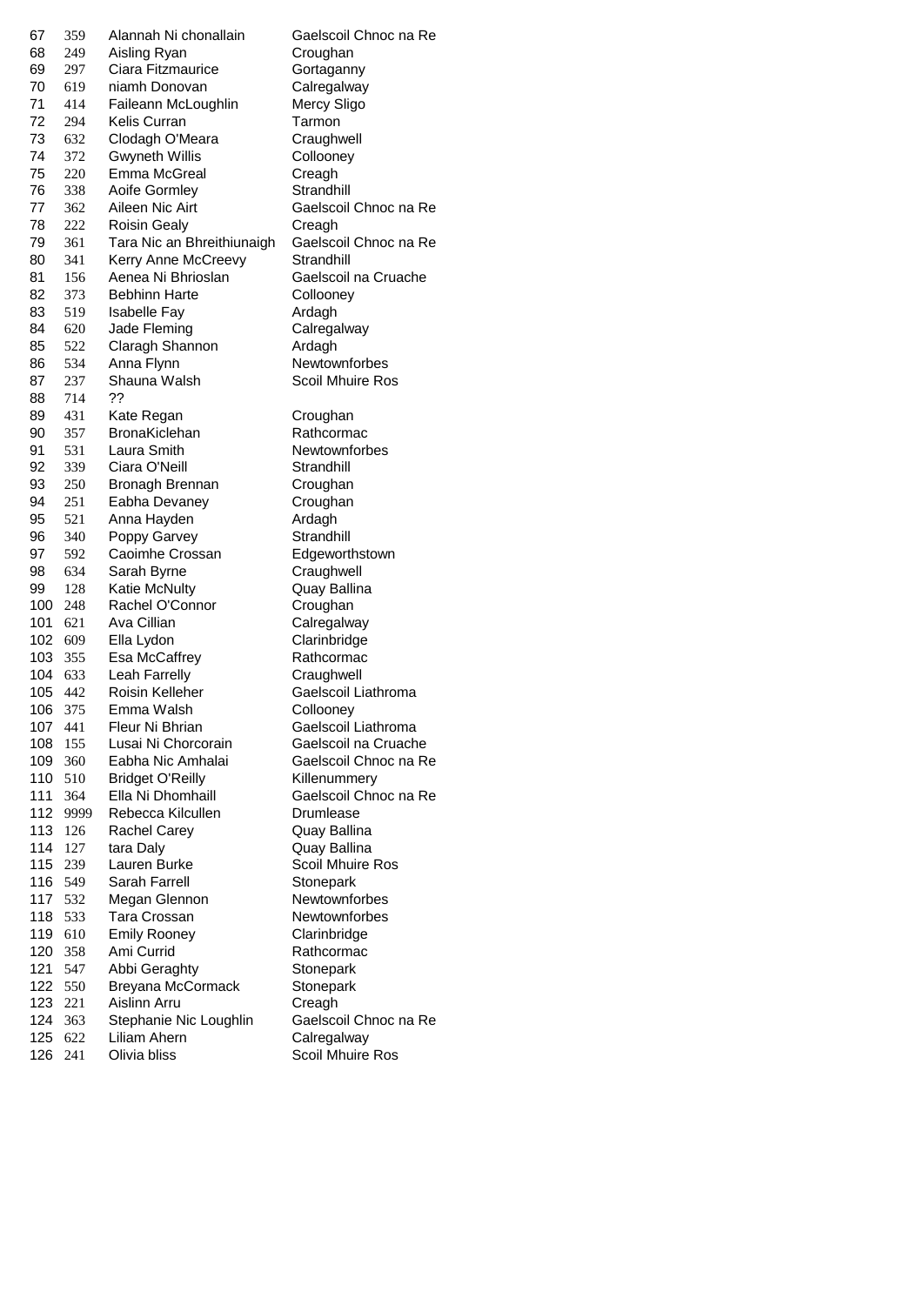October 2014, Summerhill College, Sligo

### **Junior Boys 800m**

| Pos      | <b>Num</b> | <b>Name</b>                        | School/Team                    | Pos | School/Team              | <b>Score</b> | 1              | $\boldsymbol{2}$ | 3   | 4   |  |
|----------|------------|------------------------------------|--------------------------------|-----|--------------------------|--------------|----------------|------------------|-----|-----|--|
| 1        | 653        | <b>Fergus Deeley</b>               | New Inn                        | 1   | Creagh                   | 66           | $\overline{2}$ | $\overline{17}$  | 23  | 24  |  |
| 2        | 224        | Shane Fitzpatrick                  | Creagh                         | 2   | New Inn                  | 89           | 1              | 7                | 28  | 53  |  |
| 3        | 197        | Conall Dawson                      | Quay Westport                  | 3   | Quay Ballina             | 123          | 10             | 11               | 35  | 67  |  |
| 4        | 659        | Calum Healy                        | Lisheenkyle                    | 4   | Lisheenkyle              | 165          | 4              | 45               | 51  | 65  |  |
| 5        | 301        | <b>Connor Harley</b>               | Attrory                        | 5   | Craughwell               | 169          | 32             | 33               | 47  | 57  |  |
| 6        | 196        | Chris McEllan                      | <b>Belcarra</b>                | 6   | Gaelscoil na Cruache     | 169          | 14             | 16               | 62  | 77  |  |
| 7        | 654        | Darragh Donohoe                    | New Inn                        | 7   | Killoe                   | 187          | 31             | 37               | 44  | 75  |  |
| 8        | 697        | Colin Counihan                     | Killeeneen                     | 8   | Crossmolina              | 205          | 18             | 30               | 73  | 84  |  |
| 9        | 201        | Aaron Heaney                       | Scoil Raifteiri                | 9   | Newtownforbes            | 225          | 41             | 60               | 61  | 63  |  |
| 10       | 131        | Sean Neary                         | Quay Ballina                   | 10  | Ballymurray              | 311          | 43             | 46               | 103 | 119 |  |
| 11       | 129        | Pagraid Gavin                      | Quay Ballina                   | 11  | Tarmon                   | 313          | 40             | 87               | 92  | 94  |  |
| 12       | 200        | Conor Nolan                        | <b>Balla</b>                   | 12  | St. Clares Manorhamilton | 324          | 34             | 72               | 106 | 112 |  |
| 13       | 417        | James Donlon                       | Maugherow                      | 13  | Scoil Ursula             | 335          | 59             | 85               | 86  | 105 |  |
| 14       | 159        | Finbar MacLochlainn                | Gaelscoil na Cruache           | 14  | Gaelscoil Chnoc na Re    | 336          | 49             | 91               | 96  | 100 |  |
| 15       | 274        | <b>Niall Scully</b>                | Cornafulla                     | 15  | Ransboro                 | 404          | 82             | 95               | 111 | 116 |  |
| 16       | 160        | Cathal O'Brioslain                 | Gaelscoil na Cruache           |     | Fermoyle                 |              | 54             |                  |     |     |  |
| 17       | 226        | Niall Jennings                     | Creagh                         |     | Gaelscoil Liathroma      |              | 79             |                  |     |     |  |
| 18       | 177        | <b>Richard Shelly</b>              | Crossmolina                    |     | Drumlease                |              | 98             |                  |     |     |  |
| 19       | 420        | john Corcoran                      | Geevagh                        |     |                          |              |                |                  |     |     |  |
| 20       | 199        | Niall McLoughlin                   | Newport                        |     |                          |              |                |                  |     |     |  |
| 21       | 696        | Daire McCarthy                     | <b>Athenry Boys</b>            |     |                          |              |                |                  |     |     |  |
| 22       | 303        | <b>Bobby Nugent</b>                | Curraghboy                     |     |                          |              |                |                  |     |     |  |
| 23       | 229        | Jason Cunningham                   | Creagh                         |     |                          |              |                |                  |     |     |  |
| 24       | 227        | joseph Tierney                     | Creagh                         |     |                          |              |                |                  |     |     |  |
| 25<br>26 | 225<br>302 | Charlie Naughton<br>Michael hussey | Creagh<br>Lisaniskey           |     |                          |              |                |                  |     |     |  |
| 27       | 695        | <b>Adam Molloy</b>                 |                                |     |                          |              |                |                  |     |     |  |
| 28       | 656        | John Cosgrove                      | <b>Athenry Boys</b><br>New Inn |     |                          |              |                |                  |     |     |  |
| 29       | 699        | David Mannion                      | Kiltiernan                     |     |                          |              |                |                  |     |     |  |
| 30       | 176        | Darragh Syron                      | Crossmolina                    |     |                          |              |                |                  |     |     |  |
| 31       | 551        | <b>Cormac Harte</b>                | Killoe                         |     |                          |              |                |                  |     |     |  |
| 32       | 636        | Darragh McCartin                   | Craughwell                     |     |                          |              |                |                  |     |     |  |
| 33       | 635        | Evan Hallinan                      | Craughwell                     |     |                          |              |                |                  |     |     |  |
| 34       | 479        | Tom Hughes                         | St. Clares Manorhamilton       |     |                          |              |                |                  |     |     |  |
| 35       | 130        | <b>Brendan Collins</b>             | Quay Ballina                   |     |                          |              |                |                  |     |     |  |
| 36       | 703        | Cian Lavin                         | Scoil Mhuire Clarinbridge      |     |                          |              |                |                  |     |     |  |
| 37       | 553        | <b>Mark Rowley</b>                 | Killoe                         |     |                          |              |                |                  |     |     |  |
| 38       | 202        | Feilim Nolan                       | <b>Claremorris Boys</b>        |     |                          |              |                |                  |     |     |  |
| 39       | 421        | BenClavin                          | <b>Bunninadden</b>             |     |                          |              |                |                  |     |     |  |
| 40       | 259        | Eoin Beatty                        | Tarmon                         |     |                          |              |                |                  |     |     |  |
| 41       | 536        | Dan Crossan                        | Newtownforbes                  |     |                          |              |                |                  |     |     |  |
| 42       | 425        | Rian O'Callaghan                   | Rathcormac                     |     |                          |              |                |                  |     |     |  |
| 43       | 254        | Fionn Fagan                        | Ballymurray                    |     |                          |              |                |                  |     |     |  |
| 44       | 552        | David Moorehead                    | Killoe                         |     |                          |              |                |                  |     |     |  |
| 45       | 660        | Jack Kelleher                      | Lisheenkyle                    |     |                          |              |                |                  |     |     |  |
| 46       | 253        | Ronan McDermott                    | Ballymurray                    |     |                          |              |                |                  |     |     |  |
| 47       | 637        | Luke Flynn                         | Craughwell                     |     |                          |              |                |                  |     |     |  |
| 48       | 419        | Peter Kerins                       | Grange                         |     |                          |              |                |                  |     |     |  |
| 49       | 365        | Ronan O'Nuiallain                  | Gaelscoil Chnoc na Re          |     |                          |              |                |                  |     |     |  |
| 50       | 422        | Conor Meade                        | Calry                          |     |                          |              |                |                  |     |     |  |
| 51       | 661        | <b>Conor Lawless</b>               | Lisheenkyle                    |     |                          |              |                |                  |     |     |  |
| 52       | 423        | Oisin McGoldrick                   | Calry                          |     |                          |              |                |                  |     |     |  |
| 53       | 655        | <b>Cathal Ward</b>                 | New Inn                        |     |                          |              |                |                  |     |     |  |
| 54<br>55 | 563<br>593 | Kiaran O'Dowd<br>harry Mulvihill   | Fermoyle                       |     |                          |              |                |                  |     |     |  |
| 56       | 698        | <b>Fabien Fleetwood</b>            | Stonepark<br>Killeeneen        |     |                          |              |                |                  |     |     |  |
| 57       | 638        | Evan Moran                         | Craughwell                     |     |                          |              |                |                  |     |     |  |
| 58       | 639        | Eoin Byrne                         | Craughwell                     |     |                          |              |                |                  |     |     |  |
| 59       | 383        | Ronan O'Hehir                      | Scoil Ursula                   |     |                          |              |                |                  |     |     |  |
| 60       | 535        | <b>Mathew Carey</b>                | Newtownforbes                  |     |                          |              |                |                  |     |     |  |
| 61       | 537        | <b>Mathew Flynn</b>                | Newtownforbes                  |     |                          |              |                |                  |     |     |  |
| 62       | 163        | Ciaran O'Tuathall                  | Gaelscoil na Cruache           |     |                          |              |                |                  |     |     |  |
| 63       | 539        | Conor Smith                        | Newtownforbes                  |     |                          |              |                |                  |     |     |  |
| 64       | 538        | Mathew Donohoe                     | Newtownforbes                  |     |                          |              |                |                  |     |     |  |
| 65       | 662        | <b>Cathal Lally</b>                | Lisheenkyle                    |     |                          |              |                |                  |     |     |  |
| 66       | 595        | Cormac Egan                        | Colehill                       |     |                          |              |                |                  |     |     |  |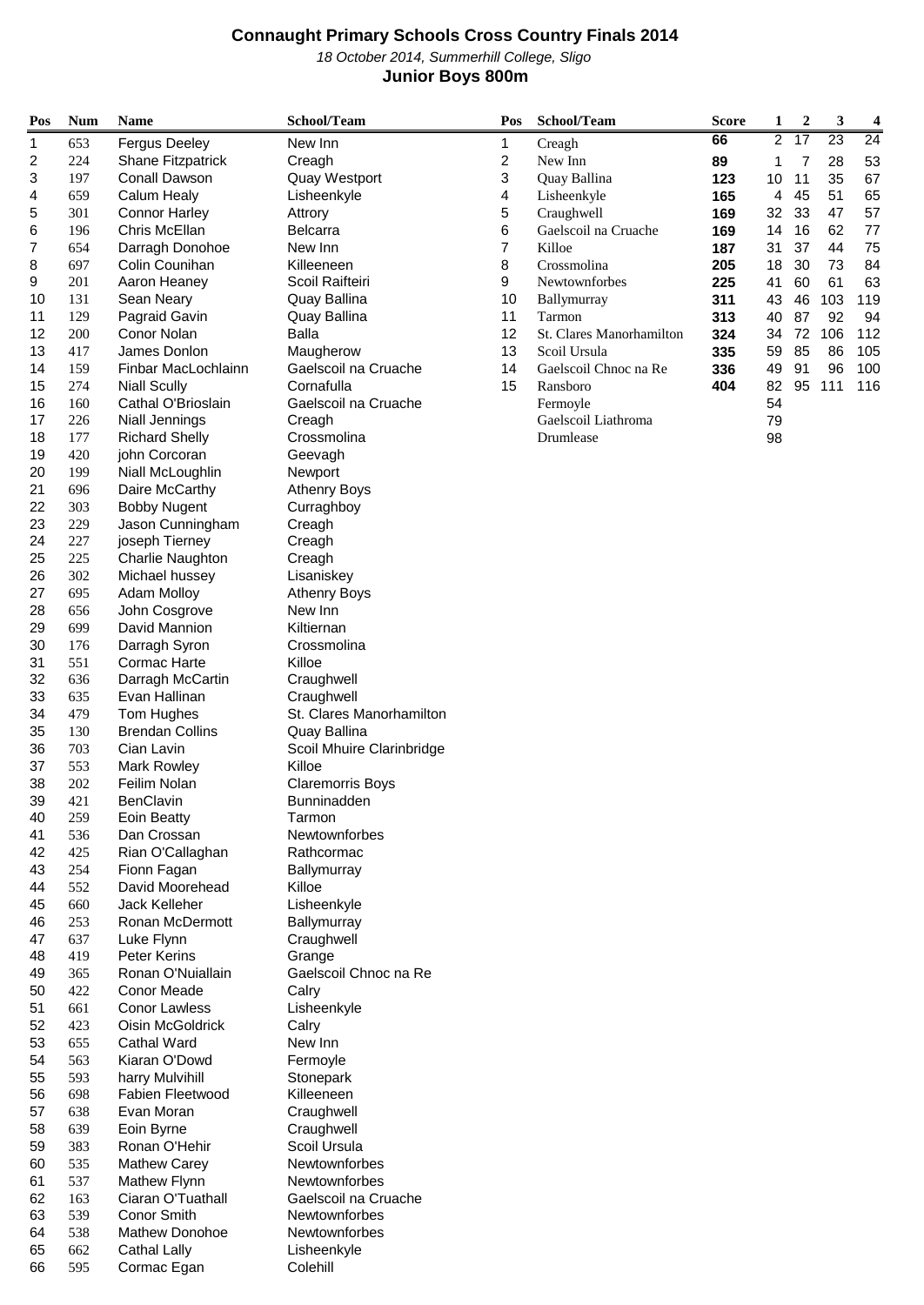| 67  | 132  | Oisin Tighe                                      | Quay Ballina             |
|-----|------|--------------------------------------------------|--------------------------|
| 68  | 305  | Adam Tighe                                       | St. Patricks Ros         |
| 69  | 700  | Stephen Mannion                                  | Kiltiernan               |
| 70  | 418  | Ambrose Bamber                                   | Carbury                  |
| 71  | 513  | Cian McGovern                                    | St. Caillins Fenagh      |
| 72  | 480  | Mark McHugh                                      | St. Clares Manorhamilton |
| 73  | 178  | Dairmuid Coggins                                 | Crossmolina              |
| 74  | 310  | Darragh Costello                                 | Taughmaconnell           |
| 75  | 556  | Seamus Walsh                                     | Killoe                   |
| 76  | 308  | Dylan Coulen                                     | Lisaniskey Ros           |
| 77  |      | Adam Muinseann                                   | Gaelscoil na Cruache     |
|     | 162  |                                                  |                          |
| 78  | 161  | Tomas O'Buachalla                                | Gaelscoil na Cruache     |
| 79  | 453  | Gerard O'Muircheartaigh                          | Gaelscoil Liathroma      |
| 80  | 307  | Brendan Kennedy                                  | Croghan                  |
| 81  | 640  | <b>Robert Urquhart</b>                           | Craughwell               |
| 82  | 380  | Alife McDermott                                  | Ransboro                 |
| 83  | 133  | <b>Tiernan Tighe</b>                             | Quay Ballina             |
| 84  | 179  | Dairmuid Fox                                     | Crossmolina              |
| 85  | 382  | Connor Flynn                                     | Scoil Ursula             |
| 86  | 386  | Sergery Donoghue                                 | Scoil Ursula             |
| 87  | 262  | Alan Kenny                                       | Tarmon                   |
| 88  | 424  | Paul O'Brien                                     | Rathcormac               |
| 89  | 711  | Fionn O'Ruain                                    | Gaelscoil na Cruache     |
| 90  | 594  | Cormac McGann                                    | Kenagh                   |
| 91  | 367  | John Mac Aodh                                    | Gaelscoil Chnoc na Re    |
| 92  | 260  | Tadgh jordan                                     | Tarmon                   |
| 93  | 426  | Dillon Walsh                                     | Collooney                |
| 94  | 263  | Mark Kenny                                       | Tarmon                   |
| 95  | 378  | Mark McDaniel                                    | Ransboro                 |
| 96  | 370  | Shea O'Neill                                     | Gaelscoil Chnoc na Re    |
| 97  | 663  | Oisin Ruane                                      | Lisheenkyle              |
| 98  | 9999 | Rebecca Kilcullen                                | Drumlease                |
| 99  | 228  | Eoin Connell                                     | Creagh                   |
| 100 | 366  | Stefan De Roiste                                 | Gaelscoil Chnoc na Re    |
| 101 | 368  | Robert O'Ceallaigh Lionsig Gaelscoil Chnoc na Re |                          |
|     |      |                                                  | Moun Talbot              |
| 102 | 433  | Owen Campbell                                    |                          |
| 103 | 257  | Leo Gately                                       | Ballymurray              |
| 104 | 555  | Patrick Moran                                    | Killoe                   |
| 105 | 385  | Sam Purcell                                      | Scoil Ursula             |
| 106 | 481  | Dylan Gilligan                                   | St. Clares Manorhamilton |
| 107 | 540  | Patrick Crossan                                  | Newtownforbes            |
| 108 | 451  | Ben Mac Eochagain                                | Gaelscoil Liathroma      |
| 109 | 713  | Alex Dee                                         | Scoil Ursula             |
| 110 | 180  | Eoin O'Boyle                                     | Crossmolina              |
| 111 | 381  | Frazer Woodword                                  | Ransboro                 |
| 112 | 482  | <b>Edward Mitchell</b>                           | St. Clares Manorhamilton |
| 113 | 657  | <b>Pierce McGuirk</b>                            | New Inn                  |
| 114 | 712  | Eamonn Doherty                                   | Quay Ballina             |
| 115 | 484  | Ross Forde                                       | St. Clares Manorhamilton |
| 116 | 376  | Jarleth Herbert                                  | Ransboro                 |
| 117 | 181  | Marcus Maughan                                   | Crossmolina              |
| 118 | 261  | Joey Kilkenny                                    | Tarmon                   |
| 119 | 256  | Aidan Hoare                                      | Ballymurray              |
| 120 | 658  | Evan Deeley                                      | New Inn                  |
| 121 | 384  | Eli Rooney                                       | Scoil Ursula             |
| 122 | 369  | Eamonn O'Cathan                                  | Gaelscoil Chnoc na Re    |
| 123 | 379  | Ryan Gillen                                      | Ransboro                 |
| 124 | 255  | Aaron Flaherty                                   | Ballymurray              |
| 125 | 258  | Diarmuid Kenny                                   | Ballymurray              |
|     |      |                                                  |                          |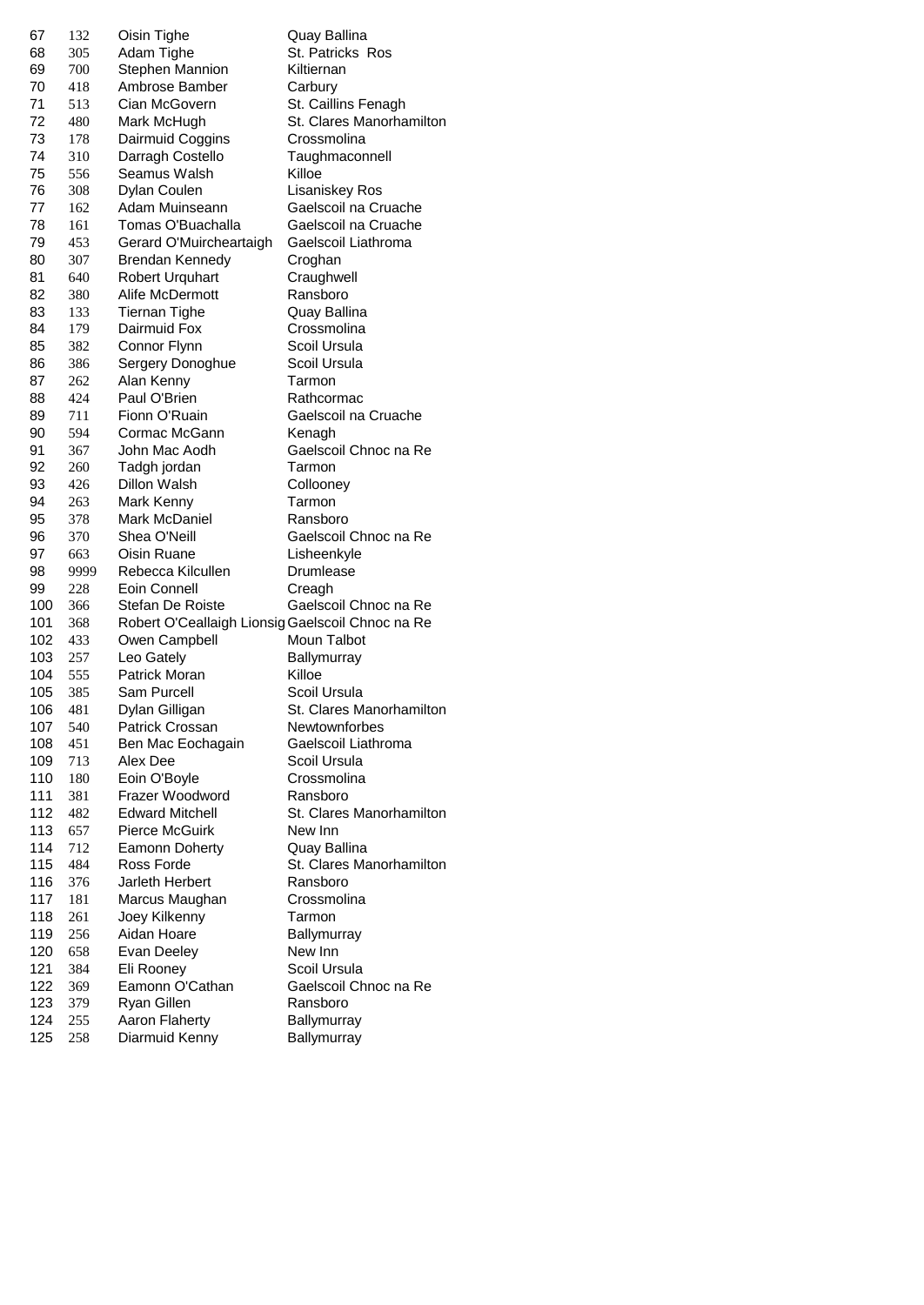October 2014, Summerhill College, Sligo **Senior Girls 1000m**

| Pos                     | <b>Num</b> | <b>Name</b>                                    | School/Team                            | Pos    | School/Team              | Score      | 1              | 2        | 3        | 4        |
|-------------------------|------------|------------------------------------------------|----------------------------------------|--------|--------------------------|------------|----------------|----------|----------|----------|
| 1                       | 434        | Caoimhe Gannon                                 | Knockrooskey                           | 1      | Snugboro                 | 91         | $\overline{2}$ | 13       | 30       | 46       |
| $\overline{\mathbf{c}}$ | 147        | <b>Katie Gibbbons</b>                          | Snugboro                               | 2      | Lisheenkyle              | 119        | 4              | 23       | 39       | 53       |
| 3                       | 435        | <b>Ruth Moran</b>                              | Knockrooskey                           | 3      | Craughwell               | 126        | 18             | 28       | 31       | 49       |
| 4                       | 664        | Freya Bohan                                    | Lisheenkyle                            | 4      | Knockrooskey             | 149        | 1              | 3        | 52       | 93       |
| 5                       | 312        | Aoife Campbell                                 | <b>Mount Talbot</b>                    | 5      | Calry                    | 157        | 8              | 22       | 38       | 89       |
| 6                       | 204        | Aisling Gaughan                                | Carn                                   | 6      | St. Clares Manorhamilton | 198        | 17             | 58       | 60       | 63       |
| 7<br>8                  | 497<br>393 | Ellie O'Rourke<br>Cliona Walsh                 | St. Cailins Fenagh<br>Calry            | 7<br>8 | Drumshambo<br>Cornafulla | 204<br>210 | 41<br>12       | 42<br>62 | 43<br>64 | 78<br>72 |
| 9                       | 203        | Rebecca McHale                                 | Cong                                   | 9      | Gaelscoil na Cruiche     | 216        | 15             | 47       | 68       | 86       |
| 10                      | 514        | Ella McDaid                                    | Drumlease                              | 10     | St. Cailins Fenagh       | 223        | $\overline{7}$ | 44       | 69       | 103      |
| 11                      | 208        | <b>Hannah Morrisroe</b>                        | Scoil Iosa Carrasastle                 | 11     | Geevagh                  | 235        | 32             | 48       | 76       | 79       |
| 12                      | 266        | Grace Hannon                                   | Cornafulla                             | 12     | Strandhill               | 237        | 24             | 51       | 74       | 88       |
| 13                      | 151        | Sarah Conlon                                   | snugboro                               | 13     | Scoil Mhuire Ros         | 264        | 54             | 67       | 70       | 73       |
| 14                      | 313        | Reece Higgins                                  | Tarmon                                 | 14     | Killoe                   | 302        | 21             | 81       | 94       | 106      |
| 15                      | 171        | Roisin Ni Bhriain                              | Gaelscoil na Cruiche                   |        | Colehill                 |            | 37             | 87       |          |          |
| 16                      | 515        | Sarah Brady                                    | Largy                                  |        | Calregalway              |            | 34             |          |          |          |
| 17                      | 485        | <b>Erin Somers</b>                             | St. Clares Manorhamilton               |        |                          |            |                |          |          |          |
| 18                      | 641        | Mia Waters                                     | Craughwell                             |        |                          |            |                |          |          |          |
| 19                      | 709        | Mairead Ni Fhloinn                             | Scoil Fhursa                           |        |                          |            |                |          |          |          |
| 20<br>21                | 205        | Maeve O'Shea<br>Anna Moorehead                 | <b>Breaffy Castlebar</b><br>Killoe     |        |                          |            |                |          |          |          |
| 22                      | 557<br>394 | <b>Tara Monds</b>                              | Calry                                  |        |                          |            |                |          |          |          |
| 23                      | 665        | <b>Ellie Cronins</b>                           | Lisheenkyle                            |        |                          |            |                |          |          |          |
| 24                      | 342        | Maedhbh Mooney                                 | Strandhill                             |        |                          |            |                |          |          |          |
| 25                      | 597        | Alannah Flood                                  | Newtowncashel                          |        |                          |            |                |          |          |          |
| 26                      | 708        | Laura Kenny                                    | New Inn                                |        |                          |            |                |          |          |          |
| 27                      | 206        | Moya O;Connell                                 | <b>Ballinrobe</b>                      |        |                          |            |                |          |          |          |
| 28                      | 642        | <b>Emily Miskella</b>                          | Craughwell                             |        |                          |            |                |          |          |          |
| 29                      | 207        | joanne Loftus                                  | Richmond                               |        |                          |            |                |          |          |          |
| 30                      | 148        | Niamh Kennedy                                  | Snugboro                               |        |                          |            |                |          |          |          |
| 31                      | 643        | Ailbhe Miskella                                | Craughwell                             |        |                          |            |                |          |          |          |
| 32                      | 402        | Caitlin Corcoran                               | Geevagh                                |        |                          |            |                |          |          |          |
| 33                      | 315        | Louise Enright                                 | Abbeycartron                           |        |                          |            |                |          |          |          |
| 34                      | 626        | Grace Cormican                                 | Calregalway                            |        |                          |            |                |          |          |          |
| 35<br>36                | 705        | Caitlin NoMhaolain<br>seren O'Toole            | Gaelscoil Riada                        |        |                          |            |                |          |          |          |
| 37                      | 209<br>581 | Lauren McGurie                                 | St. johns The Neale<br>Colehill        |        |                          |            |                |          |          |          |
| 38                      | 395        | Sarah Melvin                                   | Calry                                  |        |                          |            |                |          |          |          |
| 39                      | 669        | <b>Chloe Quirke</b>                            | Lisheenkyle                            |        |                          |            |                |          |          |          |
| 40                      | 707        | Aoife Deeley                                   | NewInn                                 |        |                          |            |                |          |          |          |
| 41                      | 508        | Caoimhe McGarry                                | Drumshambo                             |        |                          |            |                |          |          |          |
| 42                      | 504        | Laoise Fee                                     | Drumshambo                             |        |                          |            |                |          |          |          |
| 43                      | 503        | Joanna Dietz                                   | Drumshambo                             |        |                          |            |                |          |          |          |
| 44                      | 498        | Kate Gilheaney                                 | St. Cailins Fenagh                     |        |                          |            |                |          |          |          |
| 45                      | 285        | Sarah Mai Kavanagh                             | Strokestown                            |        |                          |            |                |          |          |          |
| 46                      | 149        | <b>Mairead Gallagher</b>                       | Snugboro                               |        |                          |            |                |          |          |          |
| 47                      | 170        | Aine Ni Nuanain                                | Gaelscoil na Cruiche                   |        |                          |            |                |          |          |          |
| 48                      | 399        | Cora Ryan                                      | Geevagh                                |        |                          |            |                |          |          |          |
| 49<br>50                | 645<br>150 | Rebekah Flynn<br>Ella Deely                    | Craughwell<br>snugboro                 |        |                          |            |                |          |          |          |
| 51                      | 343        | Amy Deering                                    | Strandhill                             |        |                          |            |                |          |          |          |
| 52                      | 436        | Aoife Kennedy                                  | Knockrooskey                           |        |                          |            |                |          |          |          |
| 53                      | 668        | Ciara McDonagh                                 | Lisheenkyle                            |        |                          |            |                |          |          |          |
| 54                      | 246        | Michaela Martin                                | Scoil Mhuire Ros                       |        |                          |            |                |          |          |          |
| 55                      | 428        | Kayla Nic an Breithiunai Gaelscoil Chnoc na Re |                                        |        |                          |            |                |          |          |          |
| 56                      | 644        | Aoife Kelly                                    | Craughwell                             |        |                          |            |                |          |          |          |
| 57                      | 646        | Penny Wells                                    | Craughwell                             |        |                          |            |                |          |          |          |
| 58                      | 486        | Emily conlon                                   | St. Clares Manorhamilton               |        |                          |            |                |          |          |          |
| 59                      | 323        | Jenny Walsh                                    | Abbeycartron                           |        |                          |            |                |          |          |          |
| 60                      | 489        | Rachel Conlon                                  | St. Clares Manorhamilton               |        |                          |            |                |          |          |          |
| 61                      | 152        | Megan Pattinson                                | Snugboro                               |        |                          |            |                |          |          |          |
| 62                      | 268        | Anna Golden                                    | Cornafulla                             |        |                          |            |                |          |          |          |
| 63                      | 487        | Lara Mulvaney                                  | St. Clares Manorhamilton               |        |                          |            |                |          |          |          |
| 64<br>65                | 267<br>488 | Judy Brennan<br>Hannah O'Donnell               | Cornafulla<br>St. Clares Manorhamilton |        |                          |            |                |          |          |          |
| 66                      | 667        | ZoeMoore                                       | Lisheenkyle                            |        |                          |            |                |          |          |          |
| 67                      | 245        | niamh Kelly                                    | Scoil Mhuire Ros                       |        |                          |            |                |          |          |          |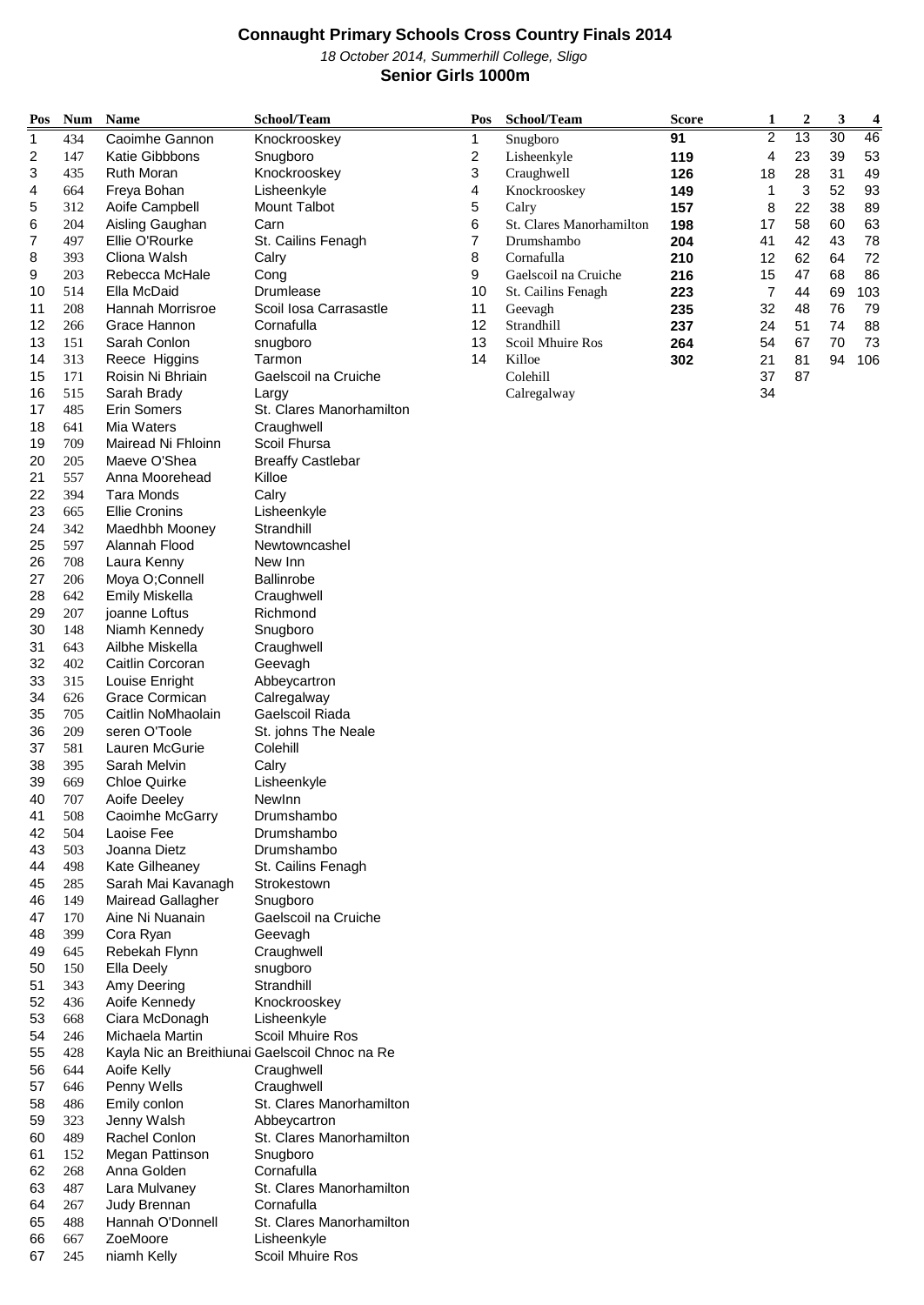| 68  | 172 | Citi Harburn        | Gaelscoil na Cruicl     |
|-----|-----|---------------------|-------------------------|
| 69  | 499 | Caoimhe McDermott   | St. Cailins Fenagh      |
| 70  | 247 | Shauna Regan        | <b>Scoil Mhuire Ros</b> |
| 71  | 490 | Leah Fox            | St. Clares Manorha      |
| 72  | 269 | Rotheo Patiez       | Cornafulla              |
| 73  | 244 | Amanda Balode       | Scoil Mhuire Ros        |
| 74  | 344 | Shona Dalton        | Strandhill              |
| 75  | 316 | Lauren Shanagher    | Abbeycartron            |
| 76  | 400 | Niamh Ryan          | Geevagh                 |
| 77  | 265 | Kayleigh Shine      | Cornafulla              |
| 78  | 505 | Megan Moran         | Drumshambo              |
| 79  | 401 | Ava Glancy          | Geevagh                 |
| 80  | 242 | <b>Emily Feeley</b> | Scoil Mhuire Ros        |
| 81  | 558 | Ruth Keady          | Killoe                  |
| 82  | 571 | Caoilinn Flood      | Fermoyle                |
| 83  | 403 | Caoimhe McDonagh    | Geevagh                 |
| 84  | 404 | Suzy Kinsella       | Geevagh                 |
| 85  | 283 | Lorna Tiernan       | Strokestown             |
| 86  | 173 | Ciara Nic an Ghaile | Gaelscoil na Cruicl     |
| 87  | 582 | Kate Breslin        | Colehill                |
| 88  | 347 | Freya Brennan       | Strandhill              |
| 89  | 396 | Eimear Lindsay      | Calry                   |
| 90  | 286 | Megan tynan         | Strokestown             |
| 91  | 506 | Caoimhe McCauley    | Drumshambo              |
| 92  | 284 | Leigh McGinley      | Strokestown             |
| 93  | 438 | Amy McGing          | Knockrooskey            |
| 94  | 559 | Casey Rowley        | Killoe                  |
| 95  | 288 | <b>Ruby Cahill</b>  | Strokestown             |
| 96  | 437 | Eimear Corduff      | Knockrooskey            |
| 97  | 599 | Katie Lynch         | Ardagh                  |
| 98  | 398 | Emma McGoldrick     | Calry                   |
| 99  | 346 | jane Cawley         | Strandhill              |
| 100 | 439 | Amy Derrig          | Knockrooskey            |
| 101 | 174 | Ella Ni Standun     | Gaelscoil na Cruicl     |
| 102 | 573 | Hazel Johnston      | Fermoyle                |
| 103 | 502 | Leah Smyth          | St. Cailins Fenagh      |
| 104 | 572 | Roisin Brennan      | Fermoyle                |
| 105 | 397 | Kayleigh Moran      | Calry                   |
| 106 | 560 | Lauren Gilna        | Killoe                  |
| 107 | 287 | Ciara Kennedy       | Strokestown             |
| 108 | 561 | Niamh Braig         | Killoe                  |
| 109 | 345 | <b>Tara Cawley</b>  | Strandhill              |
|     |     |                     |                         |

Gaelscoil na Cruiche St. Cailins Fenagh Scoil Mhuire Ros St. Clares Manorhamilton **Cornafulla** Scoil Mhuire Ros **Strandhill** Abbeycartron Geevagh Cornafulla Drumshambo Geevagh Scoil Mhuire Ros Killoe Fermoyle Geevagh Geevagh Strokestown Gaelscoil na Cruiche Colehill Strandhill Calry Strokestown Drumshambo Strokestown Knockrooskey Killoe Strokestown Knockrooskey Ardagh Calry Strandhill Knockrooskey Gaelscoil na Cruiche Fermoyle St. Cailins Fenagh Killoe Strokestown Killoe Strandhill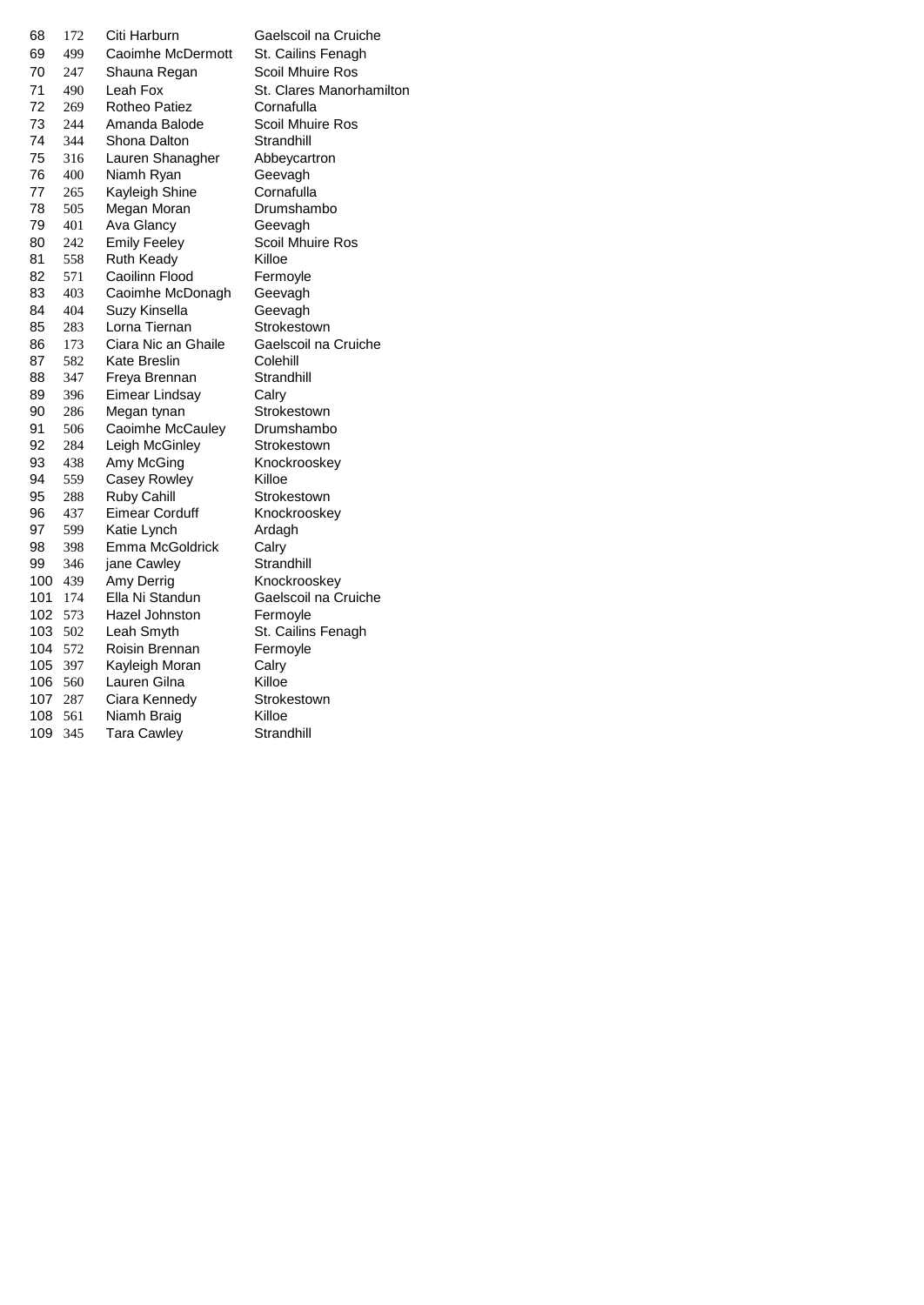October 2014, Summerhill College, Sligo **Senior Boys 1000m**

| Pos      | <b>Num</b> | <b>Name</b>                           | <b>School</b>                         | Pos | School/Team              | Score | 1              | 2  | 3               | 4   |
|----------|------------|---------------------------------------|---------------------------------------|-----|--------------------------|-------|----------------|----|-----------------|-----|
| 1        | 523        | Cian McPhilips                        | Ardagh                                | 1   | Gaelscoil na Cruaiche    | 65    | $\overline{2}$ | 3  | $\overline{21}$ | 39  |
| 2        | 165        | Malcolm Mac A'Mhile                   | Gaelscoil na Cruaiche                 | 2   | Clarinbridge             | 68    | 12             | 16 | 17              | 23  |
| 3        | 164        | Rossa MacAlastair                     | Gaelscoil na Cruaiche                 | 3   | Craughwell               | 89    | 8              | 22 | 29              | 30  |
| 4        | 210        | Oisin Ryall                           | St. Pats Westport                     | 4   | Scoil Ursula             | 117   | 13             | 26 | 37              | 41  |
| 5        | 215        | Dylan Keane                           | The Neale                             | 5   | Quay Ballina             | 158   | 20             | 31 | 48              | 59  |
| 6        | 216        | Luke McNicholas                       | Midfield                              | 6   | Grange                   | 176   | 35             | 43 | 46              | 52  |
| 7        | 575        | Oisin Lane                            | Colehill                              | 7   | Ardagh                   | 177   | 1              | 44 | 56              | 76  |
| 8        | 647        | Kyle Moorhead                         | Craughwell                            | 8   | Ballaghadereen           | 208   | 25             | 40 | 51              | 92  |
| 9        | 491        | <b>Patrick Montgomery</b>             | St. Clares Manorhamilton              | 9   | Taughmaconnell           | 218   | 33             | 36 | 72              | 77  |
| 10       | 679        | Dylan Casey                           | Lurga                                 | 10  | Strandhill               | 234   | 34             | 45 | 57              | 98  |
| 11       | 325        | Rosa Brennan Kelly                    | Abbeycartron                          | 11  | Colehill                 | 235   | 7              | 68 | 78              | 82  |
| 12       | 611        | David Lee                             | Clarinbridge                          | 12  | Scoil Einde              | 269   | 54             | 63 | 69              | 83  |
| 13       | 388        | Michael Morgan                        | Scoil Ursula                          | 13  | St. Clares Manorhamilton | 288   | 9              | 80 | 89              | 110 |
| 14       | 217        | <b>Niall Coggins</b>                  | Crossmolina                           | 14  | Newtownforbes            | 295   | 61             | 70 | 79              | 85  |
| 15       | 681        | Alex Connaire                         | Scoil Eanna Bullaun                   | 15  | Creagh                   | 322   | 38             | 87 | 88              | 109 |
| 16       | 613        | Gavin Lee                             | Clarinbridge                          | 16  | Cornafulla               | 357   | 60             | 93 | 100             | 104 |
| 17       | 614        | Liam Leen                             | Clarinbridge                          |     | Drumlease                |       | 71             | 74 |                 |     |
| 18       | 677        | Sean Mac Oitir                        | Gaelscoil de hide                     |     | Gaelscoil Liathroma      |       | 42             |    |                 |     |
| 19<br>20 | 680<br>136 | Sean Cannon                           | Oranmore Boys                         |     |                          |       |                |    |                 |     |
|          |            | <b>Niall Tracey</b><br>Shane O'Maille | Quay Ballina<br>Gaelscoil na Cruaiche |     |                          |       |                |    |                 |     |
| 21<br>22 | 166        | Shaun Gilligan                        | Craughwell                            |     |                          |       |                |    |                 |     |
| 23       | 648<br>612 | Eoin Lyons                            | Clarinbridge                          |     |                          |       |                |    |                 |     |
| 24       | 326        | Alan O'Connor                         | St. Michaels Ros                      |     |                          |       |                |    |                 |     |
| 25       | 185        | <b>Keelin Feeney</b>                  | Ballaghadereen                        |     |                          |       |                |    |                 |     |
| 26       | 387        | Fionn O; Hehir                        | Scoil Ursula                          |     |                          |       |                |    |                 |     |
| 27       | 212        | Joshua Lally                          | Knockrooskey                          |     |                          |       |                |    |                 |     |
| 28       | 214        | Eoghan Ryan                           | <b>Breaffy Castlebar</b>              |     |                          |       |                |    |                 |     |
| 29       | 649        | Gavin Kelly                           | Craughwell                            |     |                          |       |                |    |                 |     |
| 30       | 650        | Adam Stewart                          | Craughwell                            |     |                          |       |                |    |                 |     |
| 31       | 138        | <b>Rory Morrin</b>                    | quay Ballina                          |     |                          |       |                |    |                 |     |
| 32       | 600        | <b>Adam Shields</b>                   | Melview                               |     |                          |       |                |    |                 |     |
| 33       | 280        | <b>Shane Costello</b>                 | Taughmaconnell                        |     |                          |       |                |    |                 |     |
| 34       | 350        | <b>Ross Doherty</b>                   | Strandhill                            |     |                          |       |                |    |                 |     |
| 35       | 405        | <b>Luke Casserly</b>                  | Grange                                |     |                          |       |                |    |                 |     |
| 36       | 279        | Conor Costello                        | Taughmaconnell                        |     |                          |       |                |    |                 |     |
| 37       | 392        | Fintan Campbell                       | Scoil Ursula                          |     |                          |       |                |    |                 |     |
| 38       | 230        | Tom Fitzpatrick                       | Creagh                                |     |                          |       |                |    |                 |     |
| 39       | 168        | Rossa O'Harragain                     | Gaelscoil na Cruaiche                 |     |                          |       |                |    |                 |     |
| 40       | 187        | Shane Hamilton                        | Ballaghadereen                        |     |                          |       |                |    |                 |     |
| 41       | 389        | <b>Johnny Stewart</b>                 | Scoil Ursula                          |     |                          |       |                |    |                 |     |
| 42       | 457        | Evan O'Corcoran                       | Gaelscoil Liathroma                   |     |                          |       |                |    |                 |     |
| 43       | 407        | Adam Rooney                           | Grange                                |     |                          |       |                |    |                 |     |
| 44       | 524        | Brendan Finnan                        | Ardagh                                |     |                          |       |                |    |                 |     |
| 45       | 348        | Luke McGuinn                          | Strandhill                            |     |                          |       |                |    |                 |     |
| 46       | 408        | Oisin Gilmartin                       | Grange                                |     |                          |       |                |    |                 |     |
| 47       | 213        | Ray Walsh                             | St, Pats Westport                     |     |                          |       |                |    |                 |     |
| 48       | 139        | Paul Brennan                          | Quay Ballina                          |     |                          |       |                |    |                 |     |
| 49       | 330        | Jim Harte                             | St. Michael's & St. josephs           |     |                          |       |                |    |                 |     |
| 50       | 430        | Ryan quigley                          | Collooney                             |     |                          |       |                |    |                 |     |
| 51<br>52 | 183<br>409 | Eoin Coyle<br>Ronan McGowan           | Ballaghadereen                        |     |                          |       |                |    |                 |     |
| 53       | 406        | John Kerins                           | Grange<br>Grange                      |     |                          |       |                |    |                 |     |
| 54       | 673        | <b>Barry Murphy</b>                   | Scoil Einde                           |     |                          |       |                |    |                 |     |
| 55       | 429        | Sam McDermott                         | Ransboro                              |     |                          |       |                |    |                 |     |
| 56       | 525        | Jack Gallagher                        | Ardagh                                |     |                          |       |                |    |                 |     |
| 57       | 349        | Thomas Mulligan                       | Strandhill                            |     |                          |       |                |    |                 |     |
| 58       | 167        | Sean O'Heanai                         | Gaelscoil na Cruaiche                 |     |                          |       |                |    |                 |     |
| 59       | 137        | Dyaln Thornton                        | Quay Ballina                          |     |                          |       |                |    |                 |     |
| 60       | 273        | <b>Bfrendan Costello</b>              | Cornafulla                            |     |                          |       |                |    |                 |     |
| 61       | 541        | Jams Galligan                         | Newtownforbes                         |     |                          |       |                |    |                 |     |
| 62       | 651        | <b>Jack Farrell</b>                   | Craughwell                            |     |                          |       |                |    |                 |     |
| 63       | 670        | Uni Uilosa                            | Scoil Einde                           |     |                          |       |                |    |                 |     |
| 64       | 615        | Calum Browne                          | Clarinbridge                          |     |                          |       |                |    |                 |     |
| 65       | 616        | Conor Hoade                           | Clarinbridge                          |     |                          |       |                |    |                 |     |
| 66       | 604        | Jason Grimes                          | Dromard                               |     |                          |       |                |    |                 |     |

601 Eoghan Smith Killoe